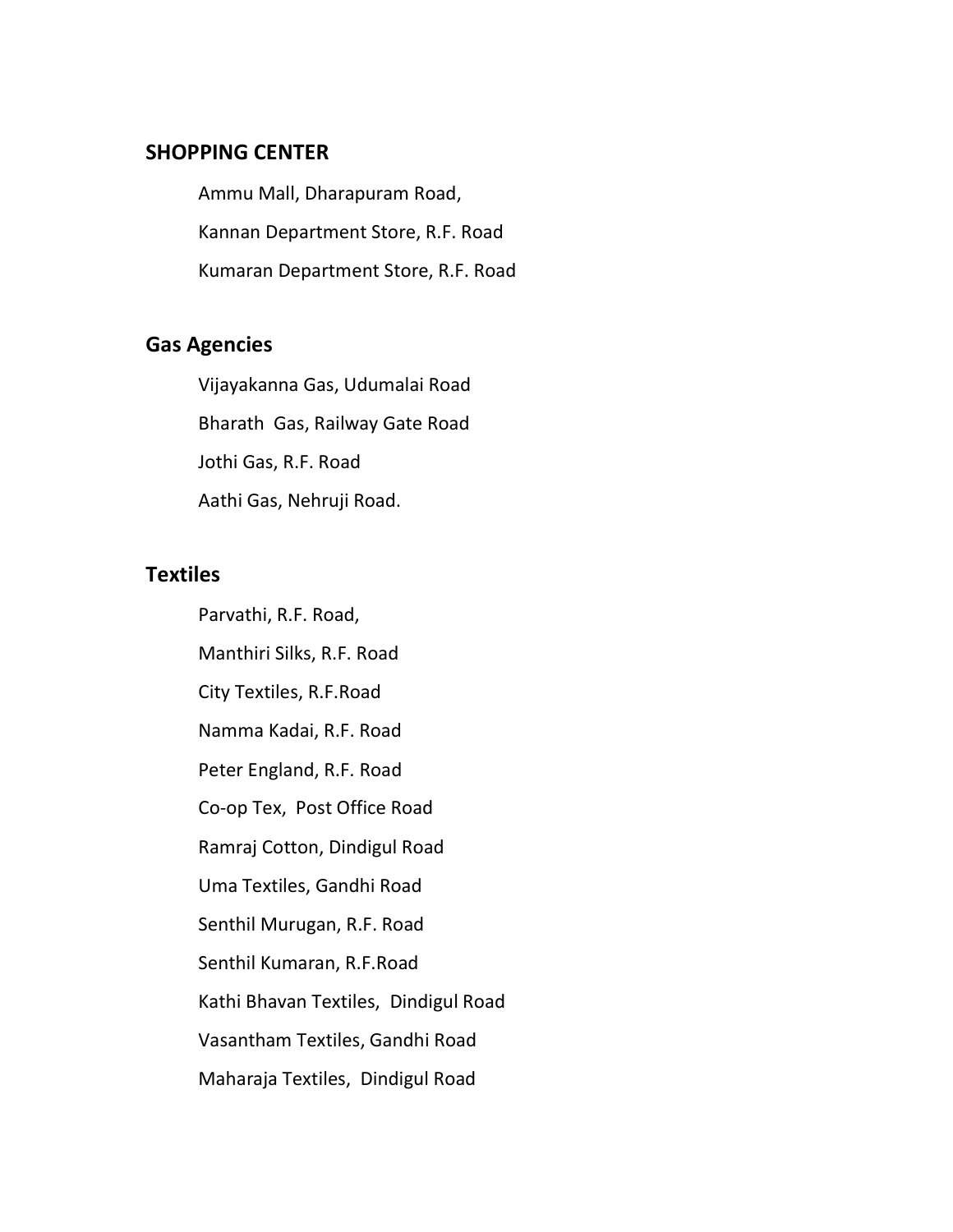Kurunji Textiles, Gandhi Road Sabari Textiles, Dindigul Road Sumangali Silks, R.F.Road Vapsan Textiles, Dharapuram Road Rabi Textiles, Gandhi Road

## Jewellery shops

Karpagam Jewellery, R.F. Road Siva Sakthi Jewellery, Gandhi Road Thangamayil Jewellery, R.F. Road Raja Jewellery, Gandhi Road Lalitha Jewellery, Dindigul Road Sankar Jewellery, Gandhi Road Rajamannar Jewellery, Gandhi Road Dhanalakshmi Jewellery, Gandhi Road Praba Jewellery- Periyakadai Veethi Lakshmi Jewellery – Periyakadai Veethi Sri Jeya Jewellery – R.F. Road Sarangapani Jewellery, Gandhi Road Kamalesh Jewellery, Periyakadai Veethi Vishaly Jewellery, Gandhi Road Om Shakthi Jewellery, Gandhi Road Parvatham Jewellery, Gandhi Road